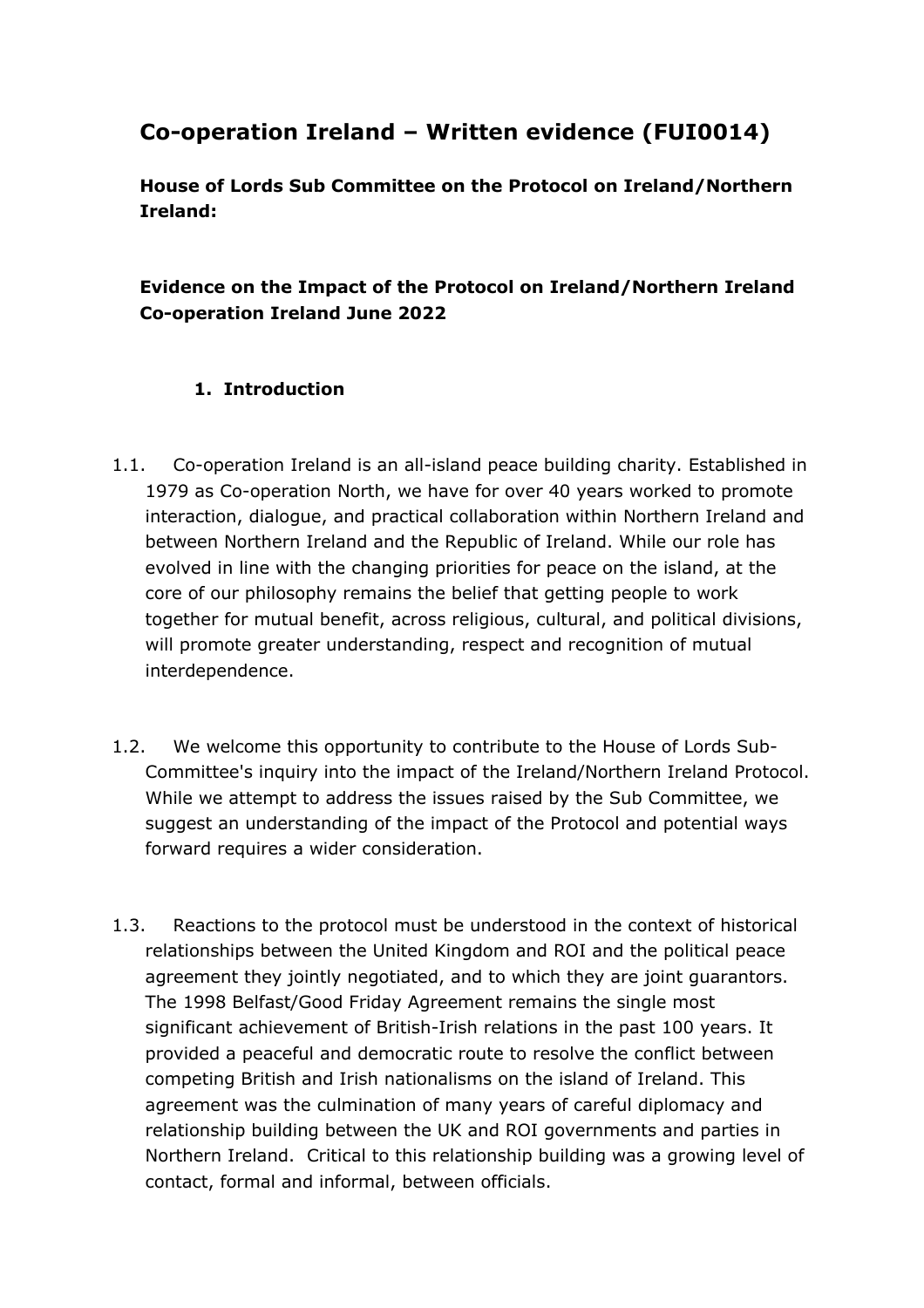- 1.4. As a result of this long-term engagement, a high level of trust and mutual understanding developed which encouraged and reinforced an appreciation of alternative perspectives. This process was a vital element in the process of identifying potential concessions and building the confidence necessary to reach significant agreements of which the outstanding example is, of course, the B/GFA. It is hard to imagine that many of the difficult concessions that had to be made in that context, such as the early release of those with Troubles related convictions, or the relinquishing of Articles 2 and 3 of the Irish Constitution, could have been made without the prior investment described above.
- 1.5. It appears that at present there is no equivalent attempt to understand the very difficult issues that underlie the dispute over the Northern Ireland Protocol from the perspective of those who find themselves holding opposing views. The observation is too frequently made that in the current context trust and mutual understanding have diminished to a level not seen since the period before the B/GFA negotiations.
- 1.6. Two obvious facts need to be acknowledged in the current context. First, the existence of the EU, of which both the UK and Ireland had long been members in 1998, contributed significantly to the Peace Process by facilitating a degree of ambiguity around questions of identity and by softening the sharpness of questions involving sovereignty and territorial borders. While these factors did not remove the polarity of the longterm aspirations of the main communities in Northern Ireland, they did stimulate a greater openness to dialogue and greater political stability. Second, the British decision to leave the EU and on the basis of a so-called "hard Brexit" has fundamentally altered those dynamics and disrupted a delicate set of relationships between Northern Ireland, the ROI and the UK.
- 1.7. There are differing views on whether and to what extent the Withdrawal Agreement and the Northern Ireland Protocol formally infringe elements of the B/GFA. What has to be acknowledged, however, it that there are genuine fears within the unionist community that its place in the Union is under threat and, as Britain continues to diverge from the EU over time, that Northern Ireland will increasingly become separated from the rest of the UK. These fears must be understood in the context of concessions already made,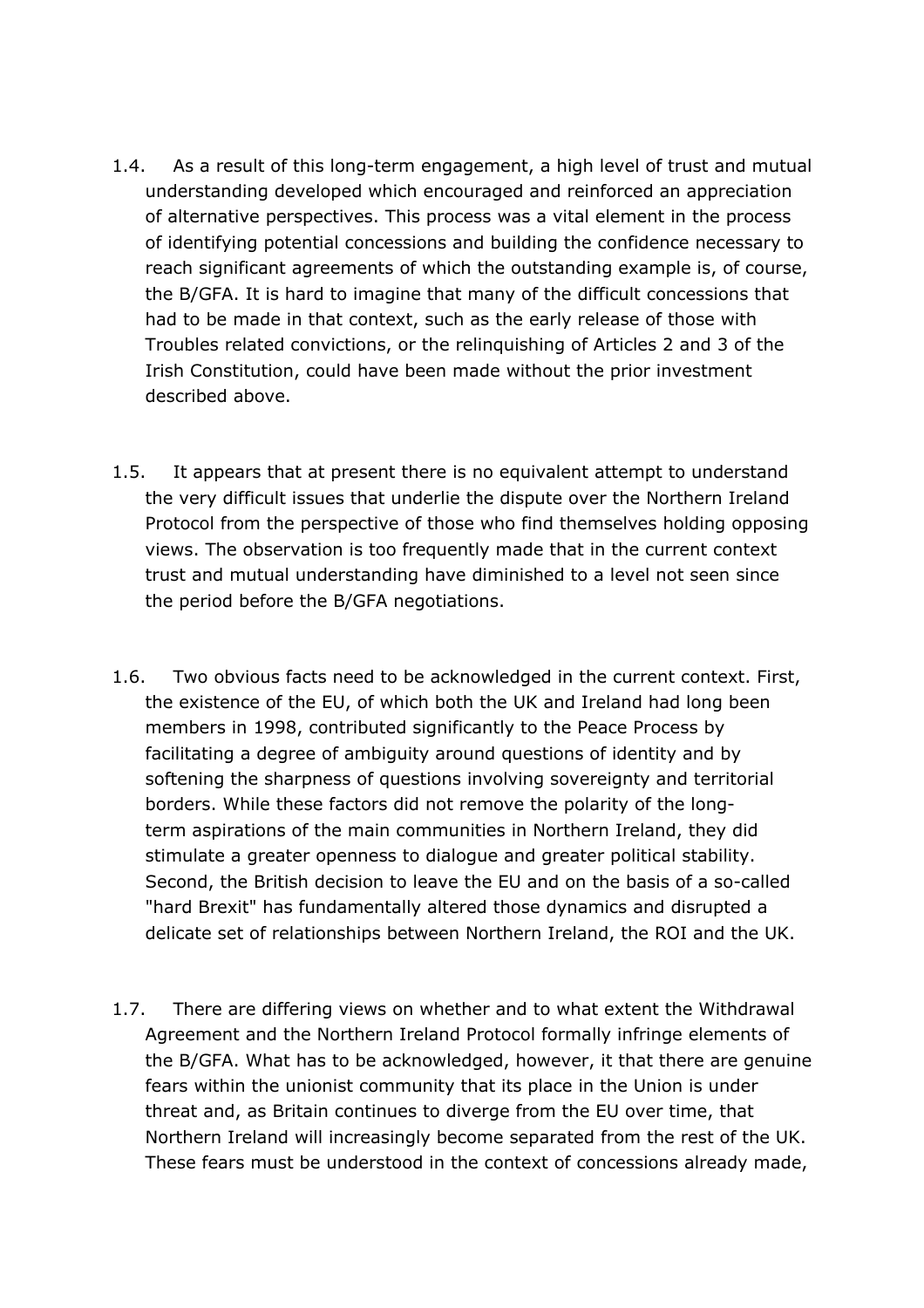including provisions for a Border Poll, within the B/GFA. At the same time for the estimated 85% of Catholics<sup>[1]</sup> who voted to remain Brexit has brought to the fore dis-satisfaction with Northern Ireland's continuing place in the UK, increasing calls for a Border Poll.

- 1.8. It must also be acknowledged that the EU has legal obligations to protect the needs of all its member states. As such the EU must consider the implications for control of its borders across the European continent, particularly for the integrity of the EU single market. Northern Ireland is important, but so too are the 27 EU states and their treaty commitments to one another.
- 1.9. Those who negotiated the B/FGA were able to do so because of their ability to appreciate the perspectives of others and willingness to work together and take risks to achieve a common goal despite historic differences. Such a courageous approach is needed now. Regardless of Northern Ireland's future constitutional or trading status, on which Cooperation Ireland is purposefully neutral, it is imperative that steps are taken to rebuild relationships between the UK and ROI. Negotiations over the Ireland/Northern Ireland protocol are focusing attention on both countries joint interest in the future trading arrangements of Northern Ireland. Yet of equal importance is the ongoing trading, diplomatic and civic relationship between the UK and ROI as close neighbours, trading partners and allies and their respective treaty obligations to other EU member states.

## **3 June 2022**

## **1. What is your assessment of the overall socio-economic and political impact of the Protocol on Ireland/Northern Ireland since the publication of this Committee's introductory report in July 2021? What lessons can be drawn from the Protocol's operation since it came into force?**

2.1. It may be too early to judge the overall socio-economic impact of the protocol, particularly in the context of economic disruption caused by Covid 19 and other inflationary pressures brought on by the war in Ukraine. However, it is clear that Britain's withdrawal from the European Union, on the terms set out in the withdrawal agreement and including the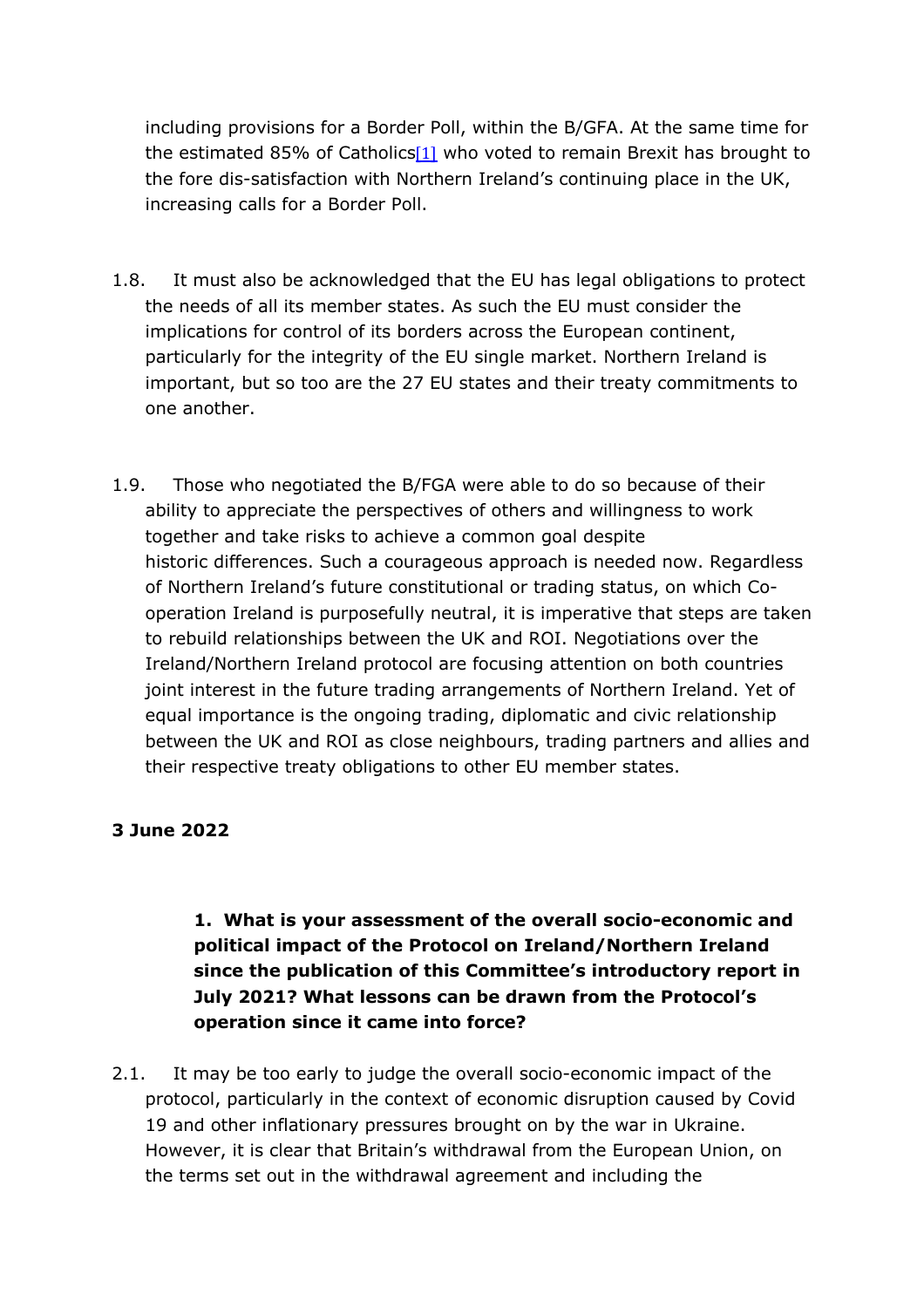Ireland/Northern Ireland protocol, has resulted in a deterioration of trust, good will and a worsening of diplomatic and political relationships. This is now hindering progress towards implementing mutually agreeable post Brexit trading arrangements and undermining political stability in Northern Ireland.

## **1. How can the current political impasse between the UK and the EU be resolved?**

3.1. The UK Withdrawal Agreement was predicated on a high level of trust. For the first time the EU granted responsibility for control of its border to a third party. However, the UK Government's lack of action to implement commitments made under this agreement and unilateral extension of grace periods, whilst done to protect the interests of Northern Ireland in its view, has undermined trust between the EU and UK. It has also been immensely damaging to UK/ROI relationships. Resolving the political impasse will require action by all parties to restore this trust. This includes a recommitment to a multilateral process, cessation of unilateral or legal action and working together to identify and implement improved post Brexit trading arrangements, involving stakeholders most impacted in Northern Ireland and the Republic of Ireland.

## **1. What impact has the Protocol had on continued political stability and uncertainty in Northern Ireland, and vice versa? In the context of the outcome of the May 2022 Northern Ireland Assembly elections, how can these political disagreements over the Protocol be overcome?**

4.1. Britain's withdrawal from the EU, on the terms set out in the withdrawal agreement and including the Ireland/Northern Ireland protocol, has had a destabilisingimpact on already fragile politics in Northern Ireland. Disagreements over the protocol and the Democratic Unionist Party's decision not to nominate an Assembly Speaker or a Deputy First Minister is currently preventing the Northern Ireland Assembly from functioning and the Northern Ireland's Executive from convening. This comes on top of its earlier decision to withdraw from the North/South institutions set up under Article 2 of the B/GFA. This is preventing the approval of new legislation, the scrutiny of the administration by Assembly Committees, approval of a new Programme for Government and of a multi-year budget. This is hampering efforts to address the cost of living crisis, support post COVID 19 recovery and implement public service reforms.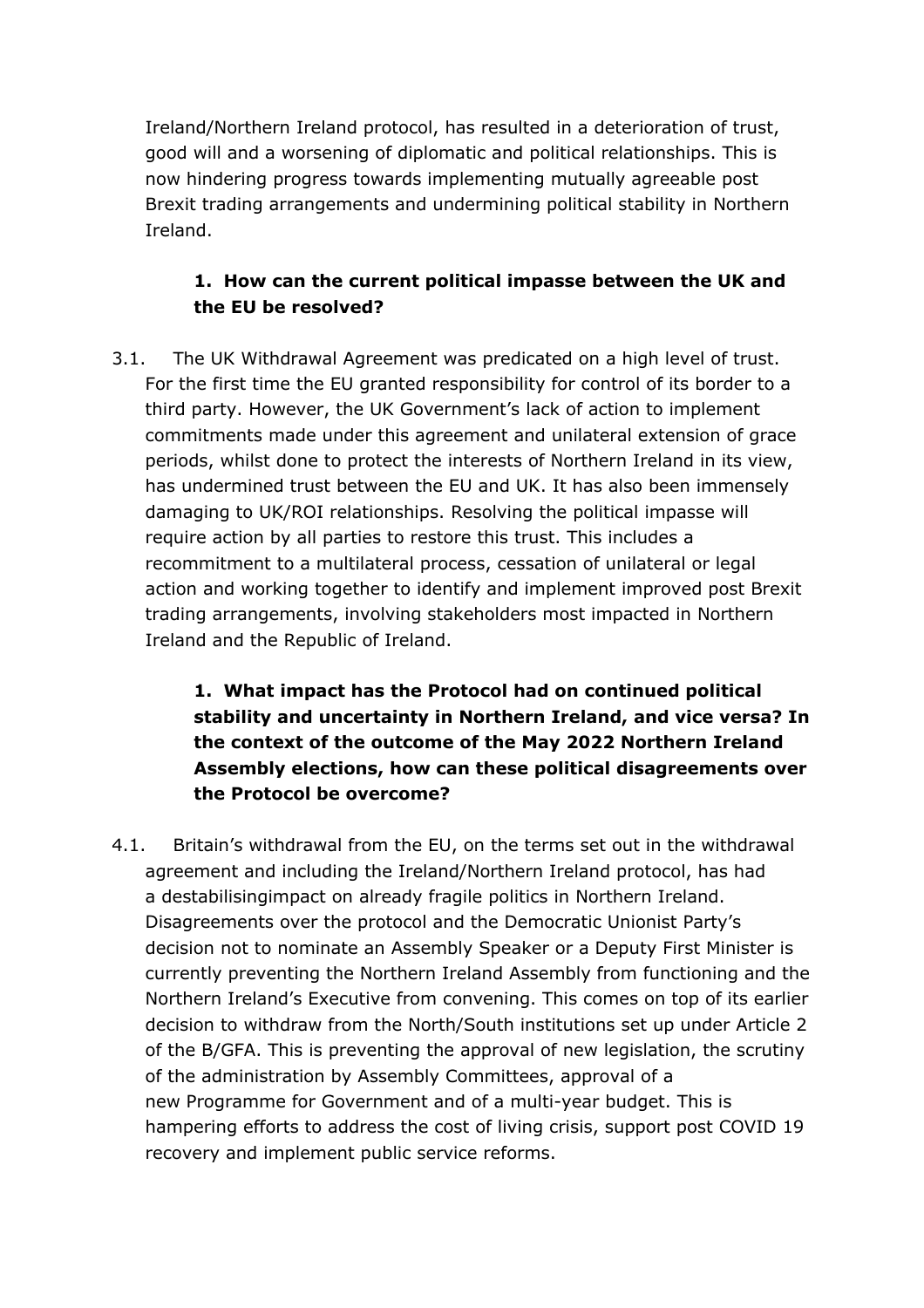4.2. Overcoming the political disagreements over the protocol will require greater engagement by both the EU and UK politicians and officials with impacted stakeholders, including those from politics, business and civic society. It will also require a willingness from those stakeholders to understand the EU and UK perspectives and accept compromises for the sake of progress.

### **1. Do you see any grounds for compromise between the UK and EU's position that would respect both sides' concerns?**

- 5.1. As recently demonstrated by their united response to the war in Ukraine, the UK and EU share a commitment to democracy, the rule of law, peace and prosperity in Europe. There is a long history of co-operation for mutual benefit between the UK and other European Nations and economic and social interdependence between us all, particularly between the UK and ROI, as noted in the B/GFA. This co-operation, though codified in EU law, functions most effectively when based on trust and implemented in good faith.
- 5.2. Compromises between the UK and EU's position that respect both sides' concerns can be found if actions are first taken to rebuild trust and if all parties expend intellectual effort thinking their way into the perspectives of the other parties to the negotiation. This must include developing an appreciation of the concerns both Northern Ireland Unionists and the EU hold about precedents that may be set by any concessions made now regarding NI/UK/EU trading arrangements. It requires all parties to rethink their political approach to the protocol and to work together to find a more stable platform for NI/ROI/UK/EU relations.
- 5.3. To rebuild confidence, it is vital that practical steps are taken to reduce friction, to de-escalate tension and restore trust. Such steps could include:

• A veterinary agri-food equivalence agreement that would eliminate the majority of current checks.

• A de minimis limit, set on either value or volume, that would reduce or remove administration and checks required on the movement of low value goods into Northern Ireland so that the bureaucratic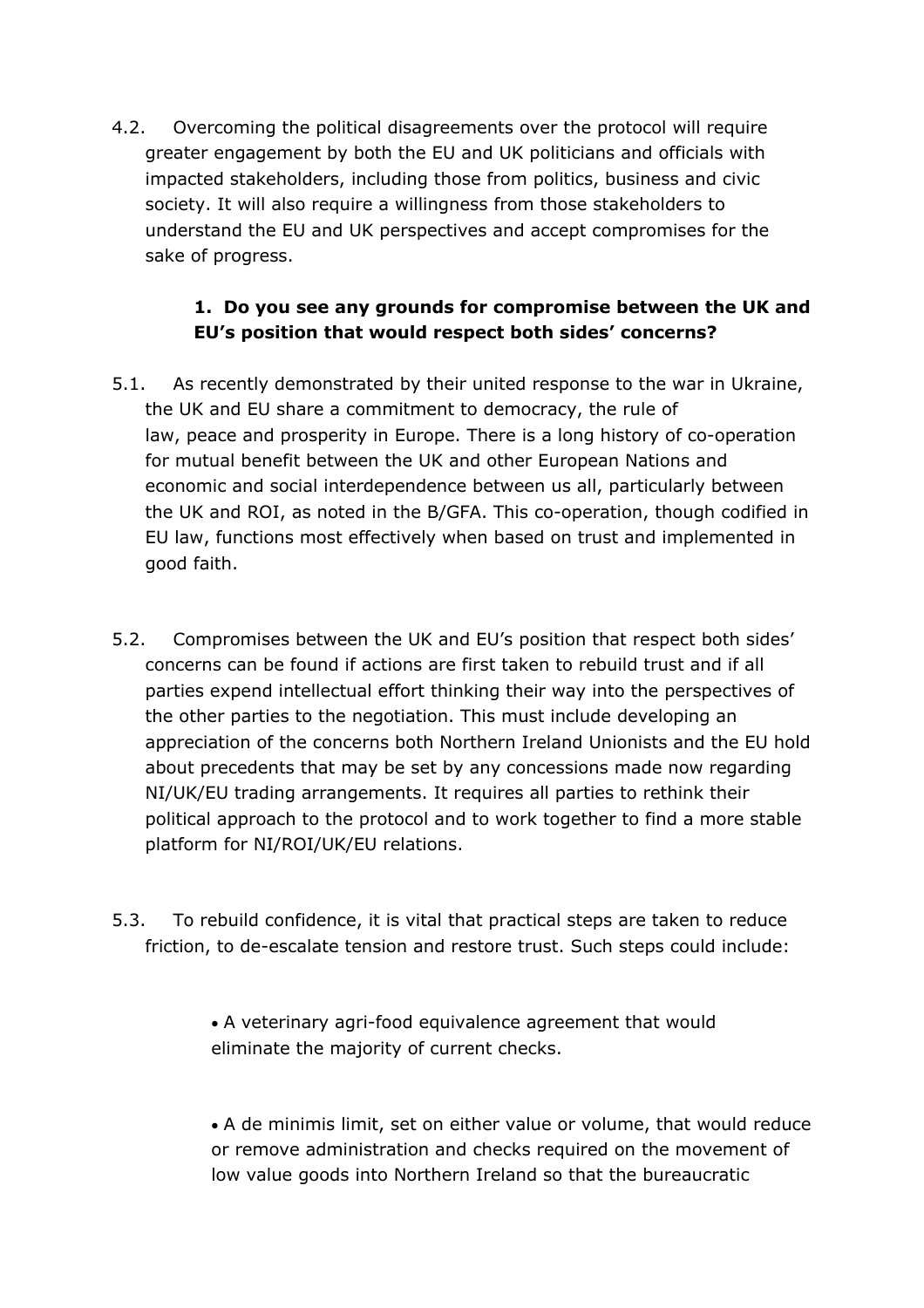burden is proportionate to the value of goods and level of risk they pose.

- The establishment of a groups to facilitate trade between Northern Ireland and the rest of the UK.
- Enhanced customs collaboration, including proportionality in the number of customs checks undertaken.
- Mutual recognition of qualifications for services.

#### **Peter Sheridan**

#### **Chief Executive Officer, Co-operation Ireland**

#### **3rd June 2022**

[1] Similarly, 88% of those identifying as nationalist voted remain compared to 34% of those who identify as unionist. Data drawn from the 2016 NI Assembly election study, discussed in Garry et al, *How Northern Ireland voted in the EU referendum – and what it means for border talks.* Available at https://theconversation.com/hownorthern-ireland-voted-in-the-eu-referendum-and-what-it-means-for-border-talks-76677 [Accessed 25.04.21]

# **Cookie settings**

Cookies are small files saved on your phone, tablet or computer when you visit a website. They store information about how you use the website, such as the pages you visit. They are used to make websites work and improve your experience.

We use three types of cookies. You can choose which cookies you are happy for us to use.

Read our **cookie** policy for more information

#### **Essential cookies**

These cookies always need to be on as they help to make our website work. Essential cookies are a site's basic form of memory, so they do things like remember if you are logged in to a part of the website.